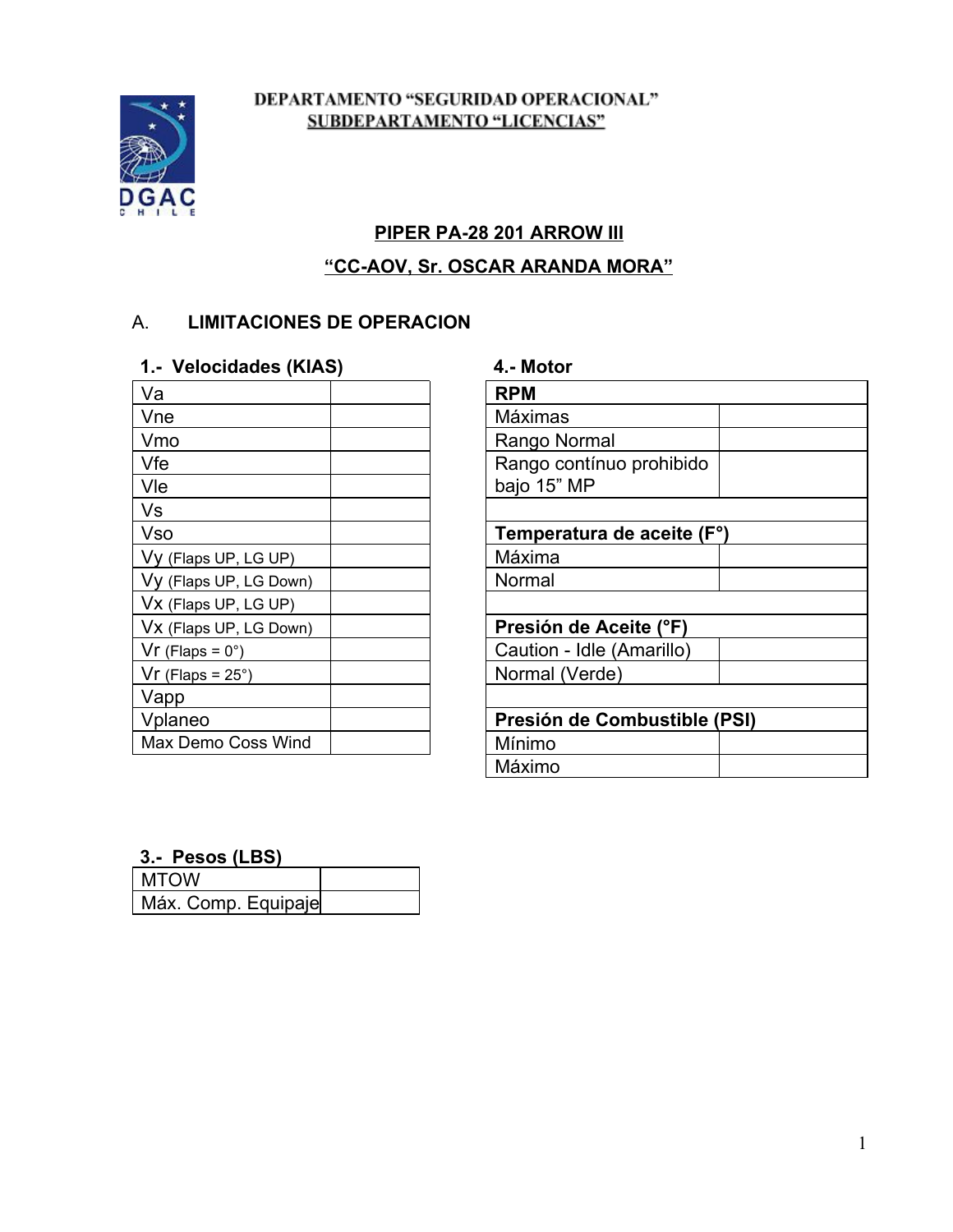#### B. **EMERGENCIES PROCEDURES**

#### **1. ENGINE FIRE DURING START**

| <b>Starter</b>            |  |
|---------------------------|--|
| <b>Mixture</b>            |  |
| Throttle                  |  |
| <b>Electric Fuel Pump</b> |  |
| <b>Fuel Selector</b>      |  |
|                           |  |

Abandon aircraft if fire continues

## **2. ENGINE POWER LOSS DURING TAKEOFF**

| If sufficient runway remains: |  |  |
|-------------------------------|--|--|
|-------------------------------|--|--|

Landing Gear

Land straight ahead.

**If area ahead is rough or if it is necessary to clear obstructions:**

Landing Gear

**If sufficient altitude has been gained to attempt a restart:**

| Safe Airspeed             |  |
|---------------------------|--|
| <b>Fuel Selector</b>      |  |
| <b>Electric Fuel Pump</b> |  |
| <b>Mixture</b>            |  |
| Alternate Air             |  |
| <b>Engine Gauges</b>      |  |
|                           |  |

**If power is not regained, proceed with power off landing**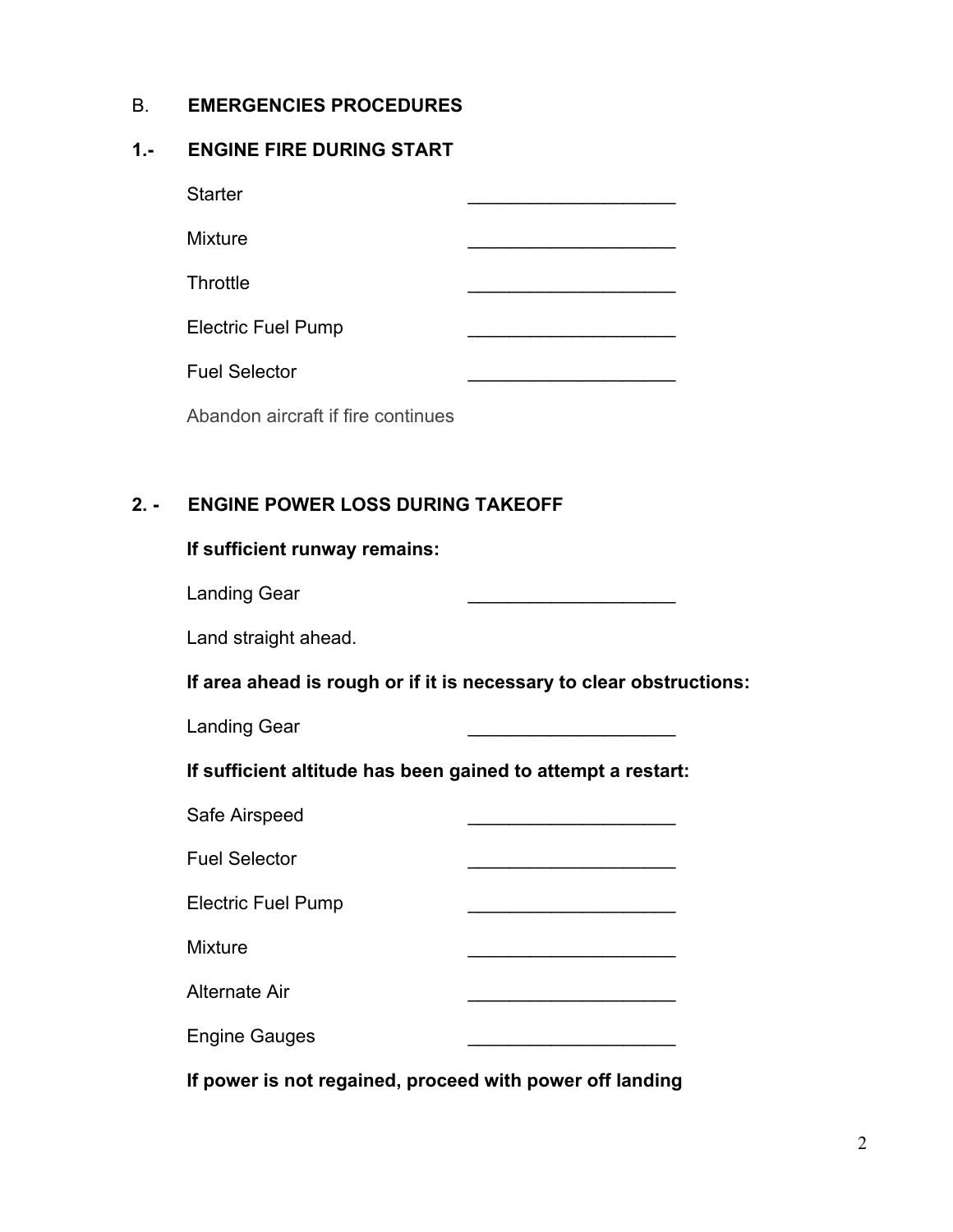# **3. ENGINE POWER LOSS IN FLIGHT**

| <b>Fuel Selector</b>                                     |  |
|----------------------------------------------------------|--|
| <b>Electric Fuel Pump</b>                                |  |
| <b>Mixture</b>                                           |  |
| Alternate Air                                            |  |
| <b>Engine Gauges</b>                                     |  |
| <b>When Power is restored:</b>                           |  |
| Alternate Air                                            |  |
| <b>Electric Fuel Pump</b>                                |  |
| If Power is not restored, prepare for Power Off Landing. |  |
| Airspeed                                                 |  |
|                                                          |  |
|                                                          |  |

# **4. POWER OFF LANDING**

| Speed trim for     |  |
|--------------------|--|
| Suitable Field     |  |
| Downwind altitude  |  |
| <b>Final Speed</b> |  |